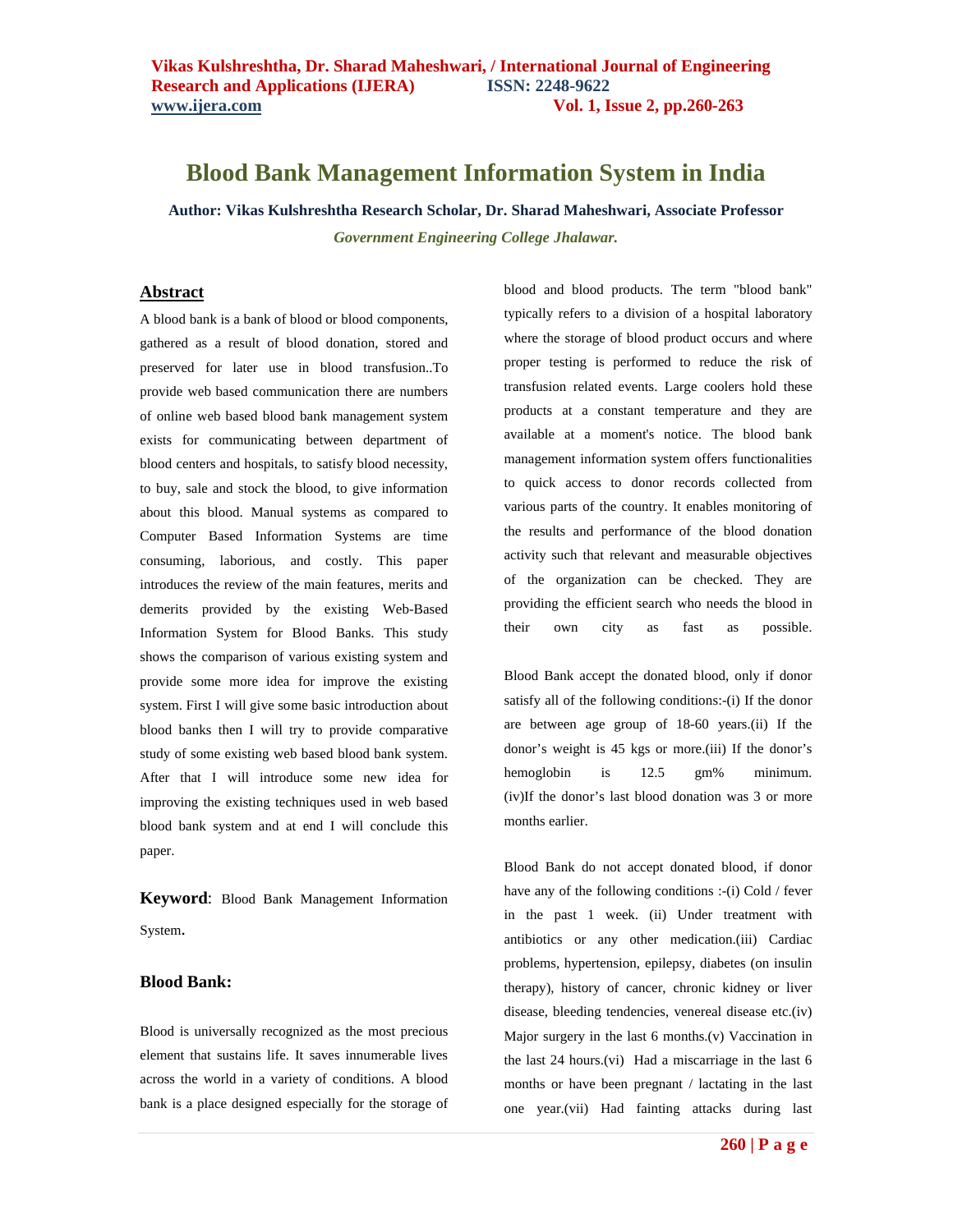### **Vikas Kulshreshtha, Dr. Sharad Maheshwari, / International Journal of Engineering Research and Applications (IJERA) ISSN: 2248-9622 www.ijera.com Vol. 1, Issue 2, pp.260-263**

donation.(viii) Have regularly received treatment with blood products.(ix) Shared a needle to inject drugs/ have history of drug addiction.(x) Had sexual relations with different partners or with a high risk individual.(xi) Been tested positive for antibodies to HIV.

# **Comparative Study of various Web Based Blood Bank Management Information System:**

For this I have chosen five web based blood bank system for comparative studying of their MIS.

**(i) Blood Bank India** :- The MIS of Blood Bank India keeps the name of the donor who is donating blood, a unique id through which the donor can view his account , password for accessing the account , date of birth of the donor because his age must be in the range of 18-60 years, gender status of the donor, blood group of the donor, weight of the donor, mobile no, email id, address, city, state, date of last blood donation when a new blood donor registered himself as a Blood Donor.

It provides the criteria of city wise and blood group wise search of the blood(a person who needs blood). After that when a search command is given then the MIS of Blood Bank will result the donor name from its database.

A person or a hospital can request the blood from the blood bank when they need. For this the blood bank keeps the name of the patient, a blood group which is needed, city in which the blood needed, name of the hospital where the blood will be sent, address of the hospital, name of the doctor who demands for blood, date and time when the blood will required, contact name, contact email id, contact phone number, address, city, state of the person who needs the blood in their MIS.

**(ii) BharatBloodBank** :- The MIS of BharatBloodBank keeps the name of the donor, a unique id and password through which the donor can access his account, date of birth of the donor, gender status of the donor, blood group of the donor, weight of the donor, mobile no, email id, address, city, state, date of last blood donation, and information about Hepatitis B, C, AIDS, Cancer, Kidney disease, Heart disease(if a donor is suffered from these disease) when a new blood donor registered himself as a Blood Donor with BharatBloodBank.

It provides the city wise and blood group wise, state wise and area wise search of the blood (**a person who needs blood).**

It does not provide any mechanism that a patient can request for blood online.

**(iii) e-Blood Donors** :- The MIS of e-Blood Donors keeps the name of the donor who is donating blood, a unique id through which the donor can view his account , password for accessing the account , date of birth of the donor ,gender status of the donor, blood group of the donor, weight of the donor, photo, mobile no, email id, address, city, state, date of last blood donation when a new blood donor registered himself as a Blood Donor.

It provides the criteria of city wise and blood group wise and gender wise search of the blood(a person who needs blood).

It does not provide any mechanism that a patient can request for blood online.

**(iv) Lions Blood Bank & Research Foundation** :- Lions Blood Bank & Research Foundation keeps the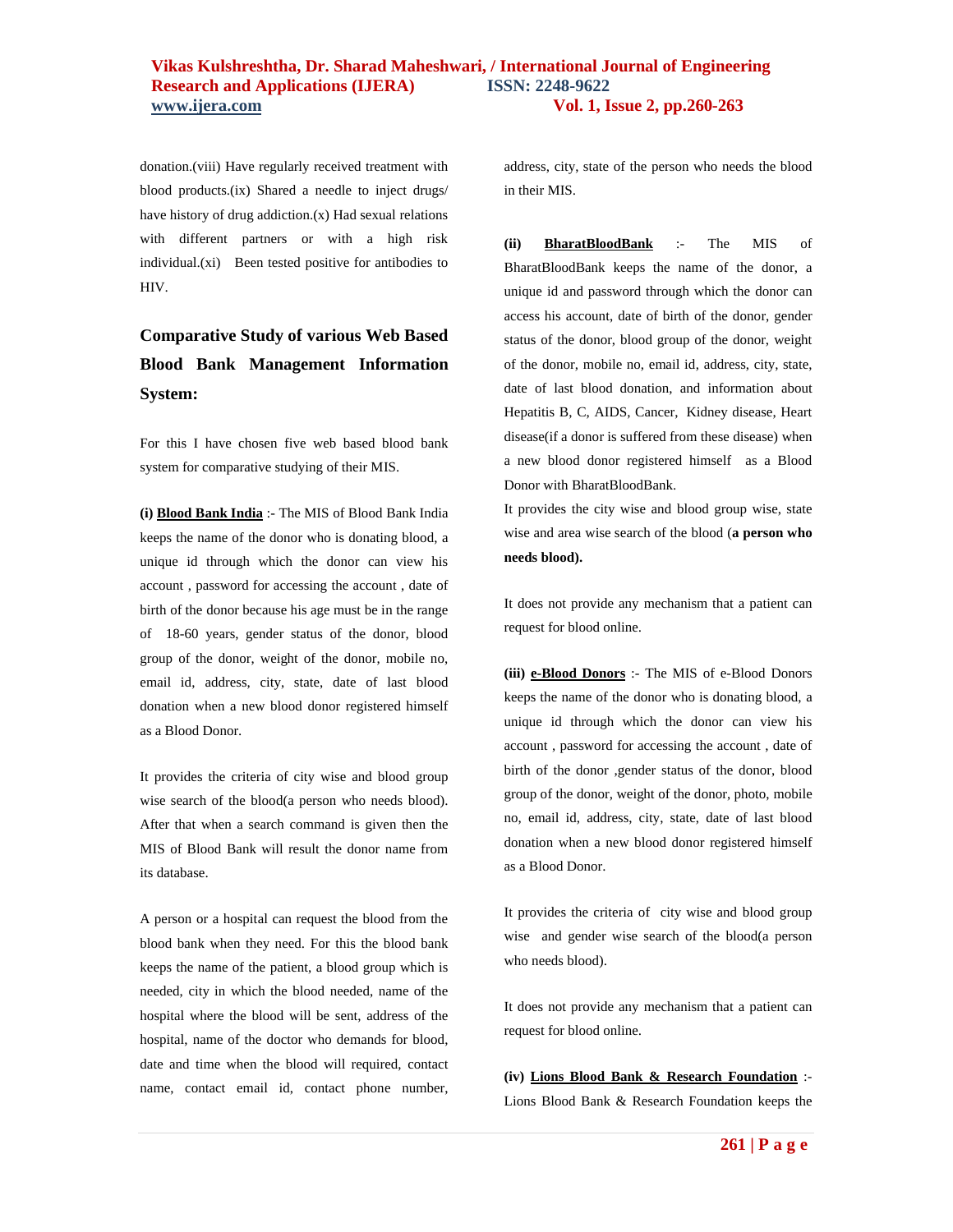#### **Vikas Kulshreshtha, Dr. Sharad Maheshwari, / International Journal of Engineering Research and Applications (IJERA) ISSN: 2248-9622 www.ijera.com Vol. 1, Issue 2, pp.260-263**

availability of bloods and its type in their MIS and they provide the current status of availability of blood through their MIS in the format of blood group, number of availability of whole blood, number of availability of packed cells, number of availability of frozen plasma, number of availability of platelet.

It does not provide any mechanism for register a person as a donor and also does not provide any mechanism that a patient can request for blood online.

**(v) Webbloodbank** :- Web blood bank keeps the name of the donor who is donating blood, an email as a unique id and password through which the donor can access his account , date of birth of the donor, gender status of the donor, blood group of the donor, RH factor of the donor, mobile no, email id, address, city, state, date of last blood donation related information in their MIS when a new blood donor registered himselfas a Blood Donor**.**

It provides the criteria of state wise, city wise and blood group wise and Rh factor wise search of the blood**(**a person who needs blood).

A person or a hospital can request the blood from the blood bank when they need. For this the blood bank keeps the name of the patient, a blood group which is needed, number of unit needed, Rh facter type, city in which the blood needed, date and time when the blood will required, contact name, contact email id, contact phone number, address, city, state of the person who needs the blood in their MIS.

**Improvements**: All the above discussed web based blood bank management information have few of the demerits. Firstly these applications do not provide the better inventory solution to the end user, so that the seeker can get the information regarding a particular blood group in its location. Inventory management plays a vital role in the blood bank

management information system, because this function provides the precise information like how much unit of the particular blood group is available, which blood group is going to finish, etc. There should be proper report generation for the inventory used in the application. Inventory includes the donor inventory and the seeker inventory. Secondly there should be proper management of the expired blood group, as any blood unit will expire in 21 days, so there should be proper record keeping of the expire blood group which protect the transfusion of expire blood group. There should be function used which can generate the unique identification number for that unit, so that record keeper can check the status of particular blood group physically. This function also shows how much time is left of the particular blood group so that stockiest will give that unit first to the patient which is about to expire, as management concept follow the First In Fist Out concept (FIFO). Thirdly the searching technique can be improvised by giving the results area-wise and blood group-wise. Lastly there should be a function used for report generation of any time given by the end user, so that client will come to know which blood group is in demand and which is difficult to collect and also display the blood donation camp notice in order to fulfill the demand on particular blood group.

**Conclusion**: In today's world of information and communication where person can order the pizza online with the surety of getting it in 30 minutes, where person can book the movie ticket online, where person can book his holiday trip online, where person can make his train reservation online, then why not person can get the information of the blood group, just in one click. Today the world is become a Global village where every thing is online. There are so many web based solutions provided in the market for the comfort of the people. But without blood human being